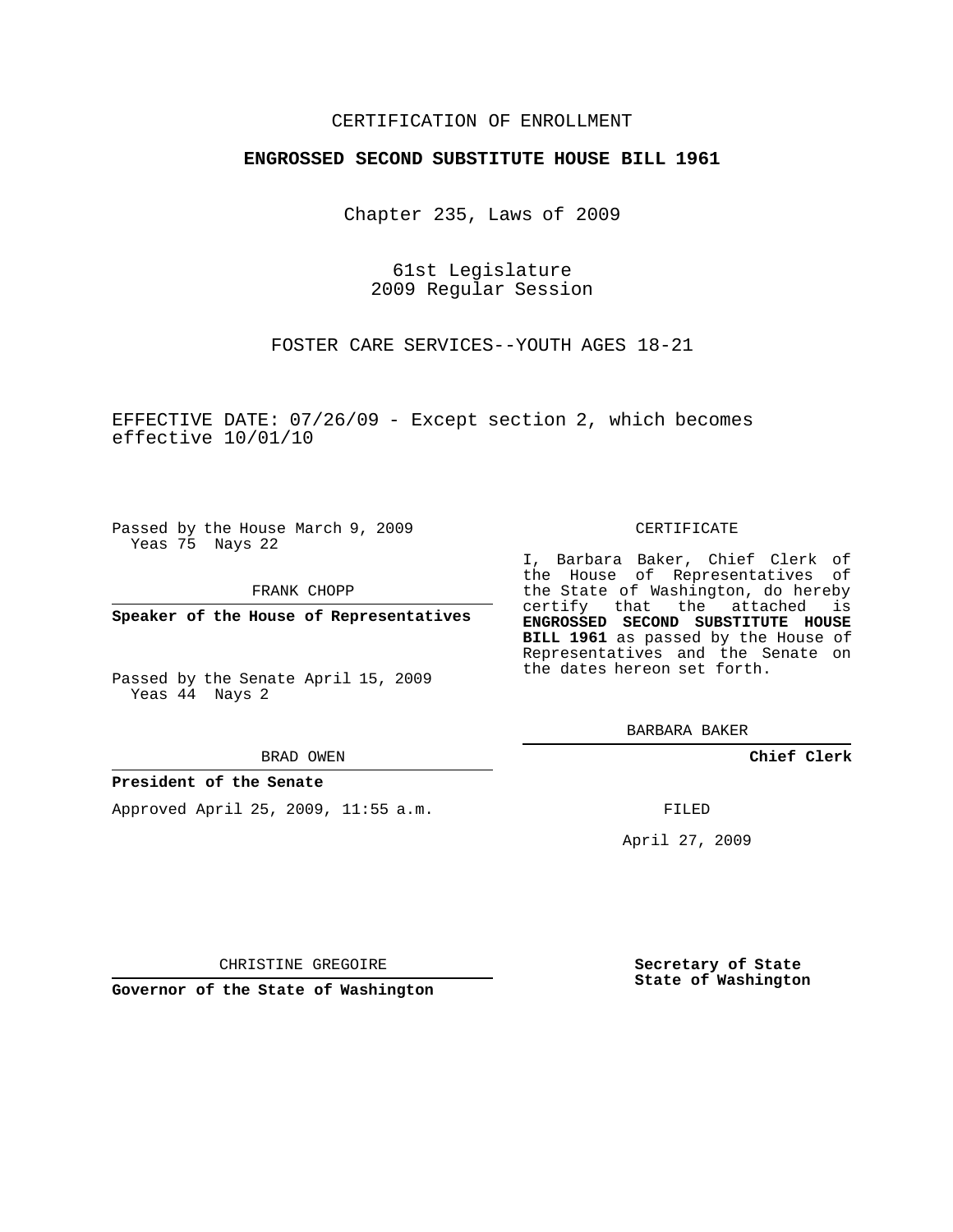# **ENGROSSED SECOND SUBSTITUTE HOUSE BILL 1961** \_\_\_\_\_\_\_\_\_\_\_\_\_\_\_\_\_\_\_\_\_\_\_\_\_\_\_\_\_\_\_\_\_\_\_\_\_\_\_\_\_\_\_\_\_

\_\_\_\_\_\_\_\_\_\_\_\_\_\_\_\_\_\_\_\_\_\_\_\_\_\_\_\_\_\_\_\_\_\_\_\_\_\_\_\_\_\_\_\_\_

Passed Legislature - 2009 Regular Session

# **State of Washington 61st Legislature 2009 Regular Session**

**By** House Ways & Means (originally sponsored by Representatives Roberts, Haler, Pettigrew, Kagi, Carlyle, Pedersen, and Wood)

READ FIRST TIME 03/02/09.

 AN ACT Relating to implementing the federal fostering connections to success and increasing adoptions act of 2008; amending RCW 74.13.031, 74.13.020, 74.13.031, and 13.34.234; adding a new section to 4 chapter 13.34 RCW, creating a new section; providing an effective date; and providing an expiration date.

BE IT ENACTED BY THE LEGISLATURE OF THE STATE OF WASHINGTON:

 NEW SECTION. **Sec. 1.** (1) The legislature finds that the federal fostering connections to success and increasing adoptions act of 2008 provides important new opportunities for the state to use federal funding to promote permanency and positive outcomes for youth in foster care and for those who age out of the foster care system.

 (2) The legislature also finds that research regarding former foster youth is generally sobering. Longitudinal research on the adult functioning of former foster youth indicates a disproportionate likelihood that youth aging out of foster care and those who spent several years in care will experience poor outcomes in a variety of areas, including limited human capital upon which to build economic security; untreated mental or behavioral health problems; involvement in the criminal justice and corrections systems; and early parenthood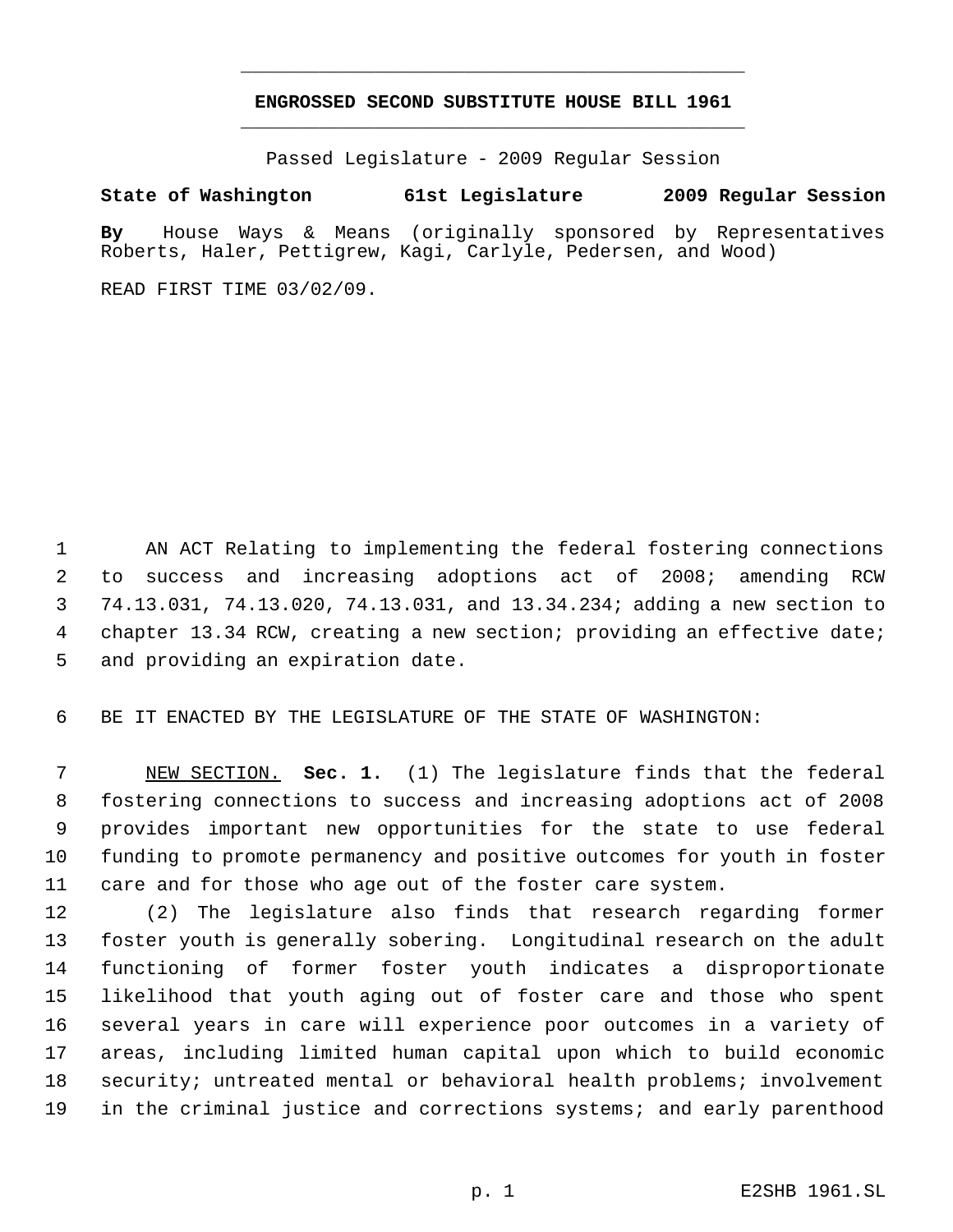combined with second-generation child welfare involvement. The legislature further finds that research also demonstrates that access to adequate and appropriate supports during the period of transition from foster care to independence can have significant positive impacts on adult functioning and can improve outcomes relating to educational attainment and postsecondary enrollment; employment and earnings; and reduced rates of teen pregnancies.

 (3) The legislature intends to clarify existing authority for foster care services beyond age eighteen and to establish authority for future expansion of housing and other supports for youth aging out of foster care and youth who achieved permanency in later adolescence.

 **Sec. 2.** RCW 74.13.031 and 2008 c 267 s 6 are each amended to read as follows:

 The department shall have the duty to provide child welfare services and shall:

 (1) Develop, administer, supervise, and monitor a coordinated and comprehensive plan that establishes, aids, and strengthens services for the protection and care of runaway, dependent, or neglected children.

 (2) Within available resources, recruit an adequate number of prospective adoptive and foster homes, both regular and specialized, i.e. homes for children of ethnic minority, including Indian homes for Indian children, sibling groups, handicapped and emotionally disturbed, teens, pregnant and parenting teens, and annually report to the governor and the legislature concerning the department's success in: (a) Meeting the need for adoptive and foster home placements; (b) reducing the foster parent turnover rate; (c) completing home studies for legally free children; and (d) implementing and operating the passport program required by RCW 74.13.285. The report shall include a section entitled "Foster Home Turn-Over, Causes and Recommendations."

 (3) Investigate complaints of any recent act or failure to act on the part of a parent or caretaker that results in death, serious physical or emotional harm, or sexual abuse or exploitation, or that presents an imminent risk of serious harm, and on the basis of the findings of such investigation, offer child welfare services in relation to the problem to such parents, legal custodians, or persons serving in loco parentis, and/or bring the situation to the attention of an appropriate court, or another community agency. An investigation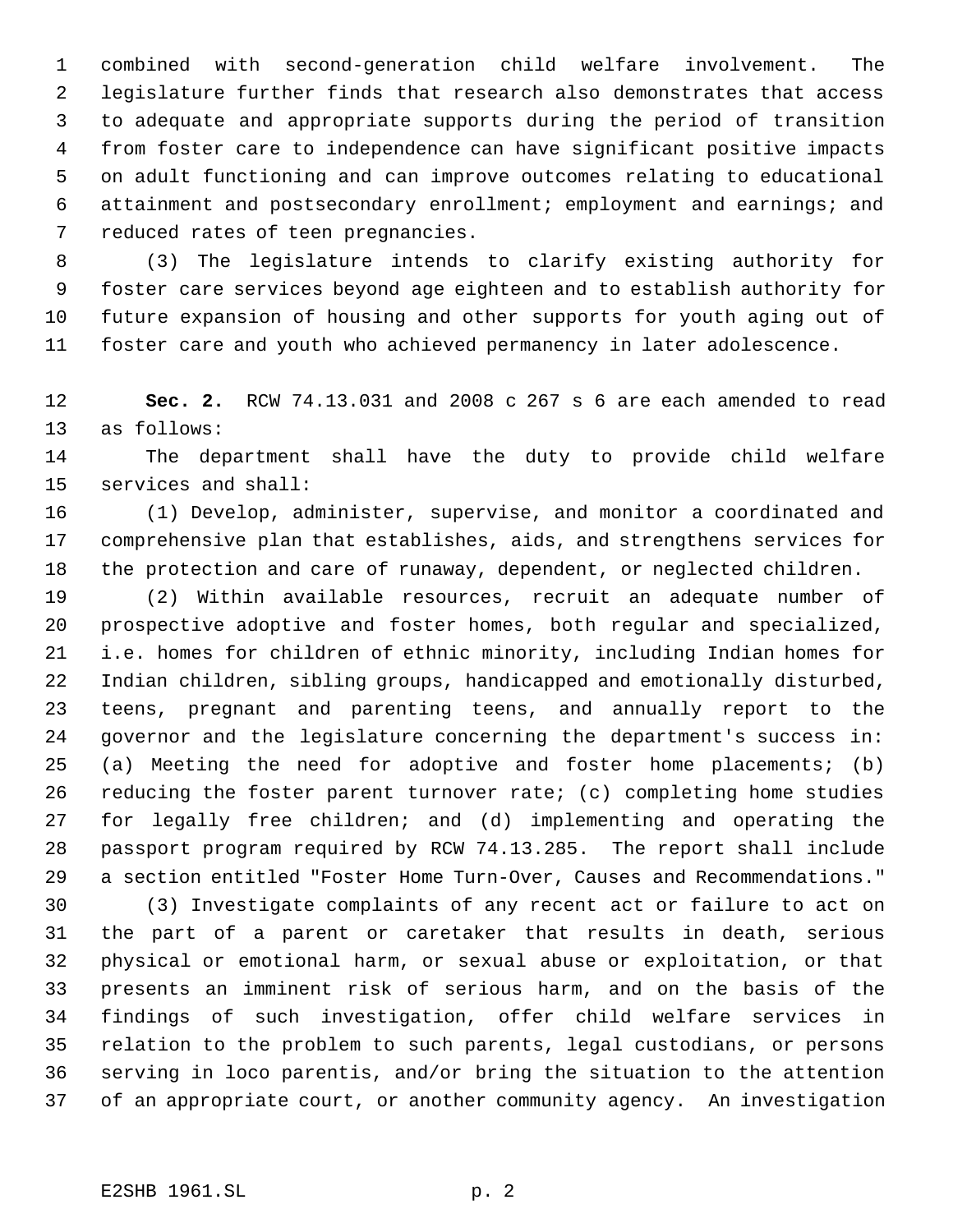is not required of nonaccidental injuries which are clearly not the result of a lack of care or supervision by the child's parents, legal custodians, or persons serving in loco parentis. If the investigation reveals that a crime against a child may have been committed, the department shall notify the appropriate law enforcement agency.

 (4) Offer, on a voluntary basis, family reconciliation services to families who are in conflict.

 (5) Monitor placements of children in out-of-home care and in-home dependencies to assure the safety, well-being, and quality of care being provided is within the scope of the intent of the legislature as defined in RCW 74.13.010 and 74.15.010. The policy for monitoring placements under this section shall require that children in out-of- home care and in-home dependencies and their caregivers receive a private and individual face-to-face visit each month.

 (a) The department shall conduct the monthly visits with children and caregivers required under this section unless the child's placement is being supervised under a contract between the department and a private agency accredited by a national child welfare accrediting entity, in which case the private agency shall, within existing resources, conduct the monthly visits with the child and with the child's caregiver according to the standards described in this subsection and shall provide the department with a written report of the visits within fifteen days of completing the visits.

 (b) In cases where the monthly visits required under this subsection are being conducted by a private agency, the department shall conduct a face-to-face health and safety visit with the child at least once every ninety days.

 (6) Have authority to accept custody of children from parents and to accept custody of children from juvenile courts, where authorized to do so under law, to provide child welfare services including placement for adoption, to provide for the routine and necessary medical, dental, and mental health care, or necessary emergency care of the children, and to provide for the physical care of such children and make payment of maintenance costs if needed. Except where required by Public Law 95-608 (25 U.S.C. Sec. 1915), no private adoption agency which receives children for adoption from the department shall discriminate on the basis of race, creed, or color when considering applications in their placement for adoption.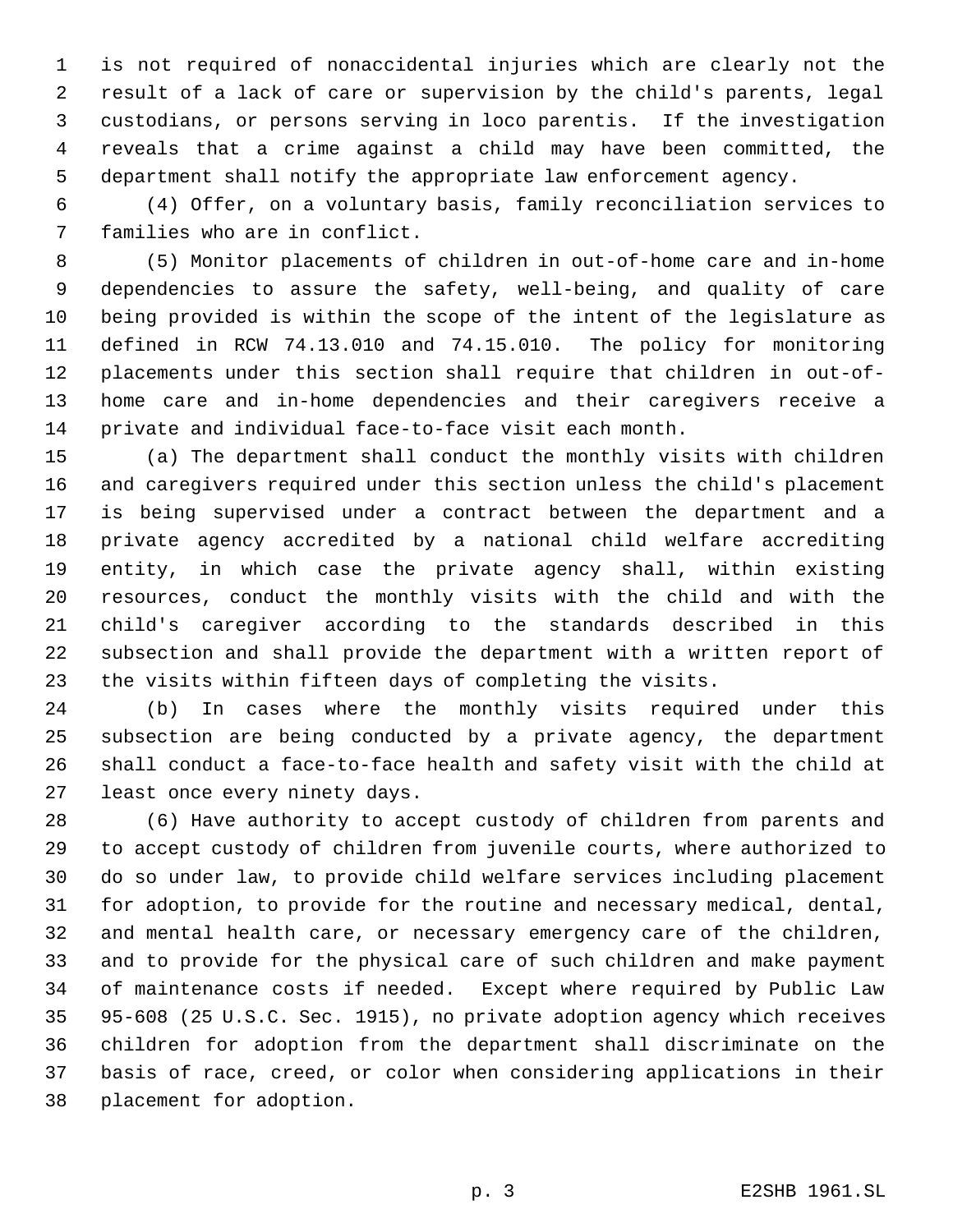(7) Have authority to provide temporary shelter to children who have run away from home and who are admitted to crisis residential centers.

 (8) Have authority to purchase care for children; and shall follow in general the policy of using properly approved private agency services for the actual care and supervision of such children insofar as they are available, paying for care of such children as are accepted by the department as eligible for support at reasonable rates established by the department.

 (9) Establish a children's services advisory committee which shall assist the secretary in the development of a partnership plan for utilizing resources of the public and private sectors, and advise on all matters pertaining to child welfare, licensing of child care agencies, adoption, and services related thereto. At least one member shall represent the adoption community.

16 (10)( $(\overline{a})$ ) Have authority to provide continued foster care or group care as needed to participate in or complete a high school or vocational school program.

19 (((b)(i) Beginning in 2006, the department has the authority to allow up to fifty youth reaching age eighteen to continue in foster care or group care as needed to participate in or complete a posthigh 22 school academic or vocational program, and to receive necessary support and transition services.

  $(iii)$  In 2007 and 2008, the department has the authority to allow up to fifty additional youth per year reaching age eighteen to remain in 26 foster care or group care as provided in  $(b)(i)$  of this subsection.

  $(iii)$  A youth who remains eligible for such placement and services pursuant to department rules may continue in foster care or group care 29 until the youth reaches his or her twenty-first birthday. Eligibility 30 requirements - shall - include - active - enrollment - in - a - posthigh - school academic or vocational program and maintenance of a 2.0 grade point  $32 \quad \text{average.}$ 

33 (11)(a) Within amounts appropriated for this specific purpose, have authority to provide continued foster care or group care to youth ages eighteen to twenty-one years who are:

 (i) Enrolled and participating in a postsecondary or vocational educational program;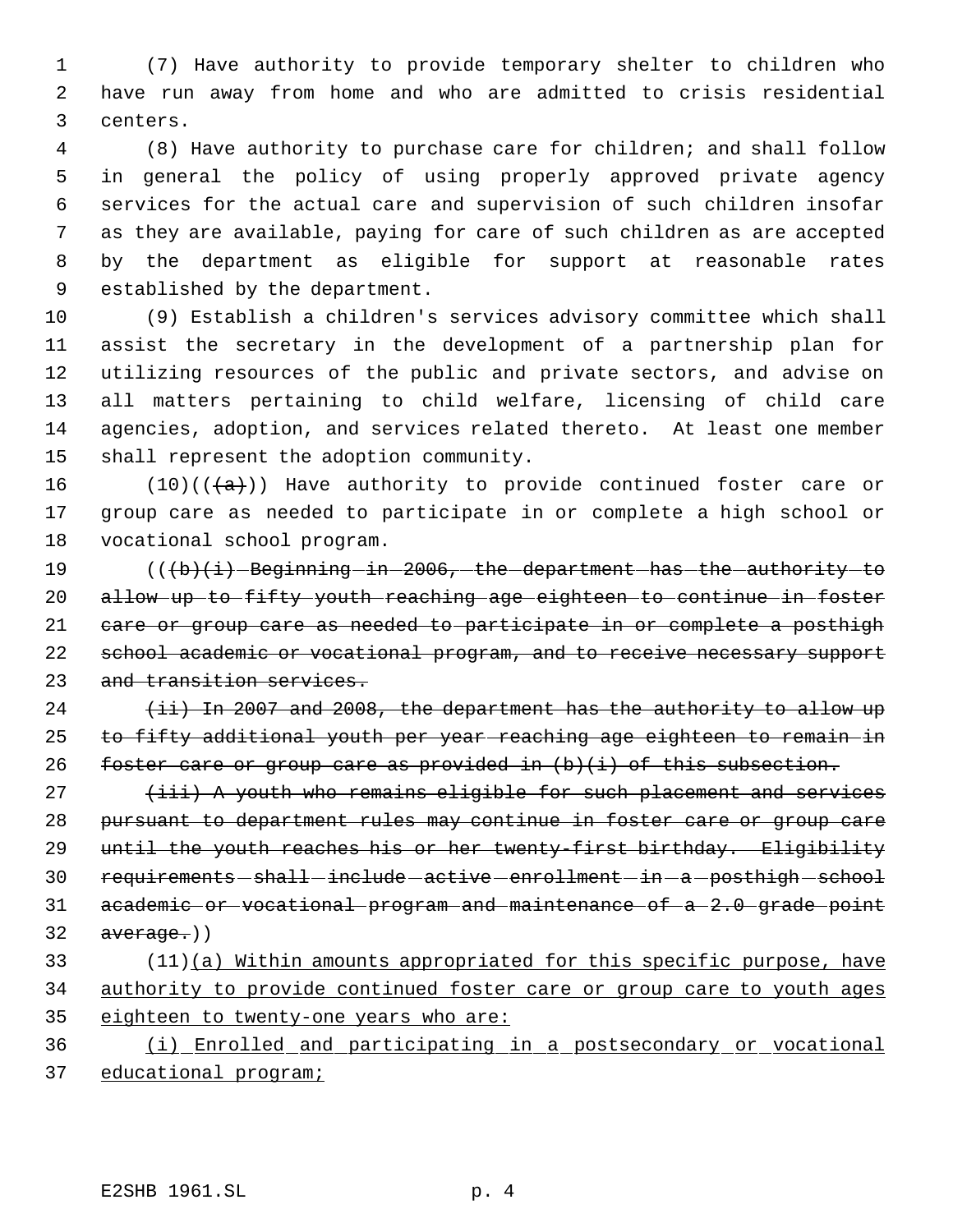- (ii) Participating in a program or activity designed to promote or 2 remove barriers to employment;
- (iii) Engaged in employment for eighty hours or more per month; or

 (iv) Incapable of engaging on any of the activities described in (a)(i) through (iii) of this subsection due to a medical condition that is supported by regularly updated information.

 (b) A youth who remains eligible for placement services or benefits pursuant to department rules may continue to receive placement services 9 and benefits until the youth reaches his or her twenty-first birthday.

 (12) Within amounts appropriated for this specific purpose, have authority to provide adoption support benefits, or subsidized relative 12 guardianship benefits on behalf of youth ages eighteen to twenty-one years who achieved permanency through adoption or a subsidized relative guardianship at age sixteen or older and who are engaged in one of the activities described in subsection (11) of this section.

16 (13) Refer cases to the division of child support whenever state or federal funds are expended for the care and maintenance of a child, including a child with a developmental disability who is placed as a result of an action under chapter 13.34 RCW, unless the department finds that there is good cause not to pursue collection of child support against the parent or parents of the child. Cases involving individuals age eighteen through twenty shall not be referred to the division of child support unless required by federal law.

 $((+12))$   $(14)$  Have authority within funds appropriated for foster care services to purchase care for Indian children who are in the custody of a federally recognized Indian tribe or tribally licensed child-placing agency pursuant to parental consent, tribal court order, 28 or state juvenile court order; and the purchase of such care shall be subject to the same eligibility standards and rates of support applicable to other children for whom the department purchases care.

 Notwithstanding any other provision of RCW 13.32A.170 through 13.32A.200 and 74.13.032 through 74.13.036, or of this section all services to be provided by the department of social and health services under subsections (4), (6), and (7) of this section, subject to the limitations of these subsections, may be provided by any program offering such services funded pursuant to Titles II and III of the federal juvenile justice and delinquency prevention act of 1974.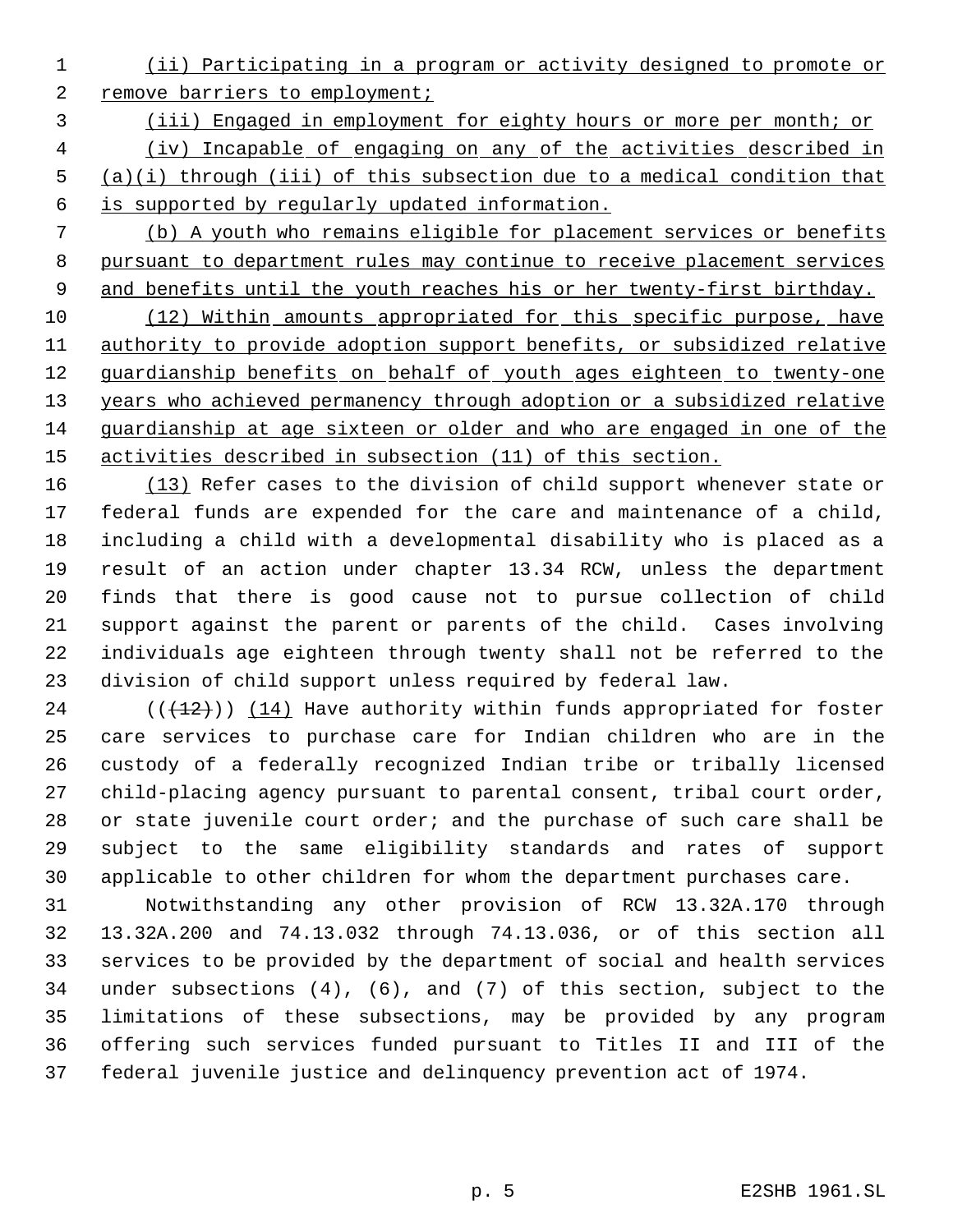1 (( $\left(\frac{13}{13}\right)$ ) (15) Within amounts appropriated for this specific purpose, provide preventive services to families with children that prevent or shorten the duration of an out-of-home placement.

4 (( $(14)$ )) (16) Have authority to provide independent living services to youths, including individuals who have attained eighteen years of age, and have not attained twenty-one years of age who are or have been in foster care.

8 (( $\left(\frac{15}{15}\right)$ ) (17) Consult at least quarterly with foster parents, including members of the foster parent association of Washington state, for the purpose of receiving information and comment regarding how the department is performing the duties and meeting the obligations specified in this section and RCW 74.13.250 and 74.13.320 regarding the recruitment of foster homes, reducing foster parent turnover rates, providing effective training for foster parents, and administering a coordinated and comprehensive plan that strengthens services for the protection of children. Consultation shall occur at the regional and statewide levels.

 **Sec. 3.** RCW 74.13.020 and 1999 c 267 s 7 are each amended to read as follows:

 As used in Title 74 RCW, child welfare services shall be defined as public social services including adoption services which strengthen, supplement, or substitute for, parental care and supervision for the purpose of:

 (1) Preventing or remedying, or assisting in the solution of problems which may result in families in conflict, or the neglect, abuse, exploitation, or criminal behavior of children;

(2) Protecting and caring for dependent or neglected children;

 (3) Assisting children who are in conflict with their parents, and assisting parents who are in conflict with their children with services 30 designed to resolve such conflicts;

 (4) Protecting and promoting the welfare of children, including the 32 strengthening of their own homes where possible, or, where needed;

 (5) Providing adequate care of children away from their homes in foster family homes or day care or other child care agencies or facilities.

36 As used in this chapter( $(-$ -child)) and except as specifically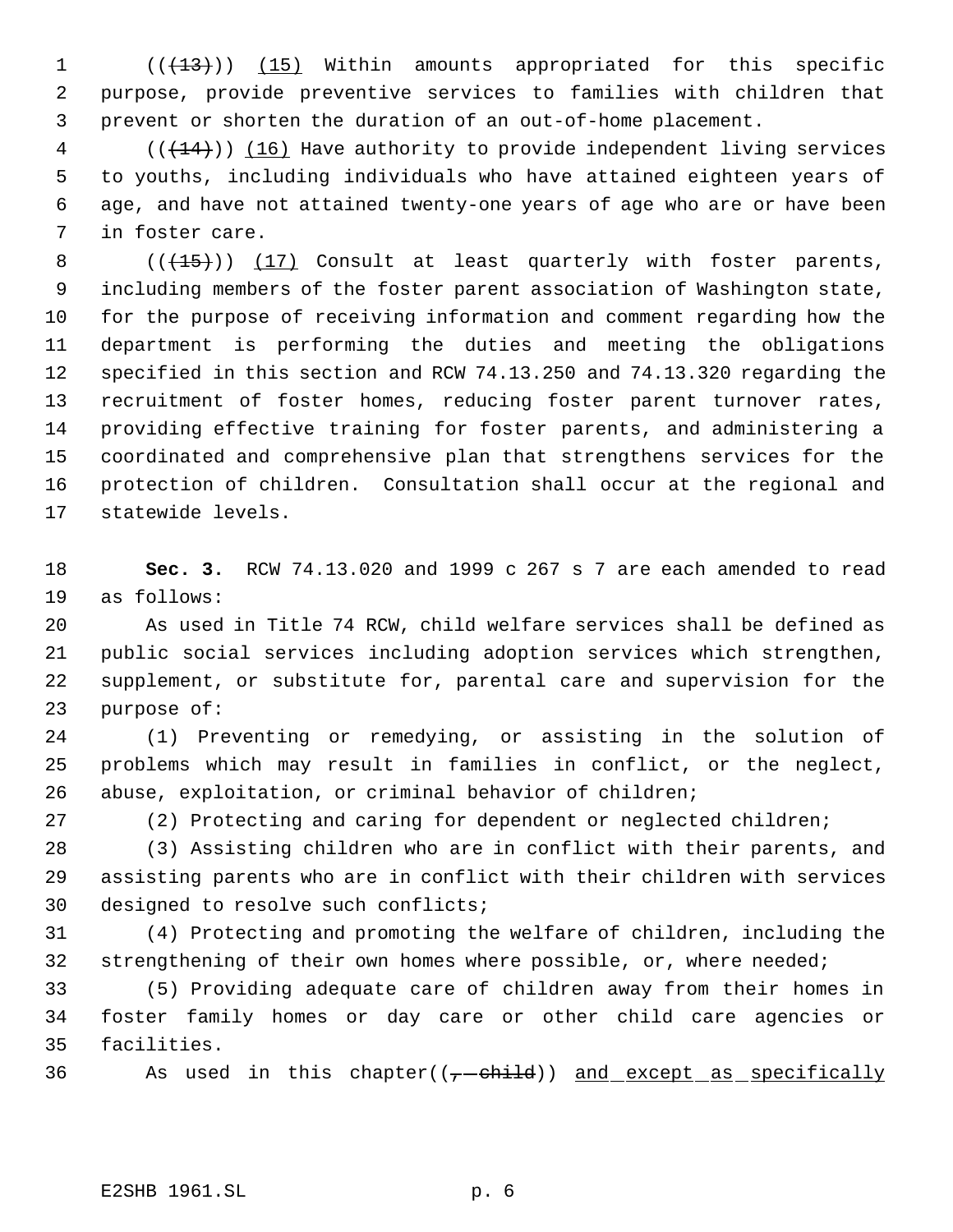1 provided in RCW 74.13.031 (10) and (11), "child" means a person less

than eighteen years of age.

 The department's duty to provide services to homeless families with children is set forth in RCW 43.20A.790 and in appropriations provided by the legislature for implementation of the plan.

 **Sec. 4.** RCW 74.13.031 and 2008 c 267 s 6 are each amended to read as follows:

 The department shall have the duty to provide child welfare services and shall:

 (1) Develop, administer, supervise, and monitor a coordinated and comprehensive plan that establishes, aids, and strengthens services for the protection and care of runaway, dependent, or neglected children.

 (2) Within available resources, recruit an adequate number of prospective adoptive and foster homes, both regular and specialized, i.e. homes for children of ethnic minority, including Indian homes for Indian children, sibling groups, handicapped and emotionally disturbed, teens, pregnant and parenting teens, and annually report to the governor and the legislature concerning the department's success in: (a) Meeting the need for adoptive and foster home placements; (b) reducing the foster parent turnover rate; (c) completing home studies for legally free children; and (d) implementing and operating the passport program required by RCW 74.13.285. The report shall include a section entitled "Foster Home Turn-Over, Causes and Recommendations."

 (3) Investigate complaints of any recent act or failure to act on the part of a parent or caretaker that results in death, serious physical or emotional harm, or sexual abuse or exploitation, or that presents an imminent risk of serious harm, and on the basis of the findings of such investigation, offer child welfare services in relation to the problem to such parents, legal custodians, or persons serving in loco parentis, and/or bring the situation to the attention of an appropriate court, or another community agency. An investigation is not required of nonaccidental injuries which are clearly not the result of a lack of care or supervision by the child's parents, legal custodians, or persons serving in loco parentis. If the investigation reveals that a crime against a child may have been committed, the department shall notify the appropriate law enforcement agency.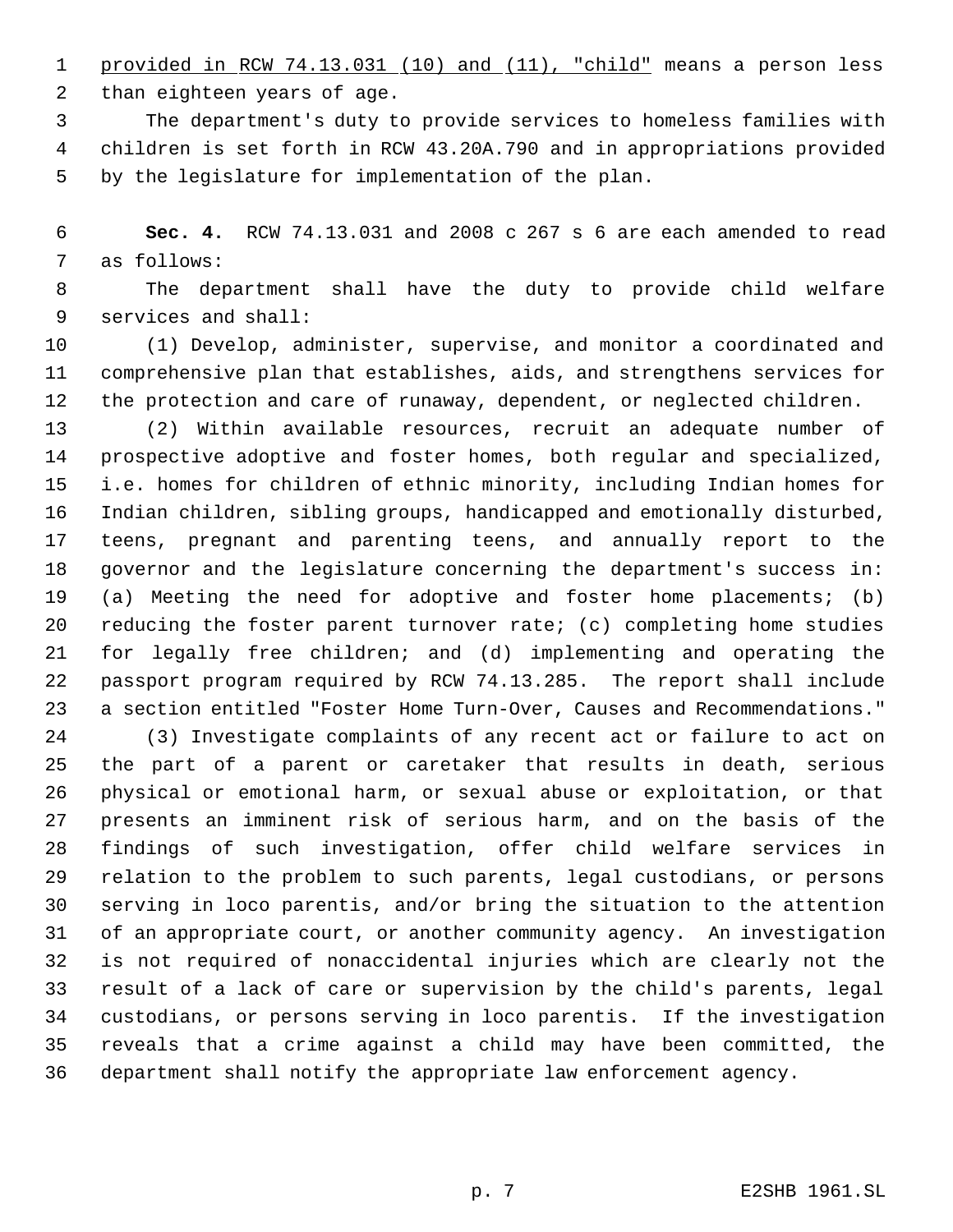(4) Offer, on a voluntary basis, family reconciliation services to families who are in conflict.

 (5) Monitor placements of children in out-of-home care and in-home dependencies to assure the safety, well-being, and quality of care being provided is within the scope of the intent of the legislature as defined in RCW 74.13.010 and 74.15.010. The policy for monitoring placements under this section shall require that children in out-of- home care and in-home dependencies and their caregivers receive a private and individual face-to-face visit each month.

 (a) The department shall conduct the monthly visits with children and caregivers required under this section unless the child's placement is being supervised under a contract between the department and a private agency accredited by a national child welfare accrediting entity, in which case the private agency shall, within existing resources, conduct the monthly visits with the child and with the child's caregiver according to the standards described in this subsection and shall provide the department with a written report of the visits within fifteen days of completing the visits.

 (b) In cases where the monthly visits required under this subsection are being conducted by a private agency, the department shall conduct a face-to-face health and safety visit with the child at least once every ninety days.

 (6) Have authority to accept custody of children from parents and to accept custody of children from juvenile courts, where authorized to do so under law, to provide child welfare services including placement for adoption, to provide for the routine and necessary medical, dental, and mental health care, or necessary emergency care of the children, and to provide for the physical care of such children and make payment of maintenance costs if needed. Except where required by Public Law 95-608 (25 U.S.C. Sec. 1915), no private adoption agency which receives children for adoption from the department shall discriminate on the basis of race, creed, or color when considering applications in their placement for adoption.

 (7) Have authority to provide temporary shelter to children who have run away from home and who are admitted to crisis residential centers.

 (8) Have authority to purchase care for children; and shall follow in general the policy of using properly approved private agency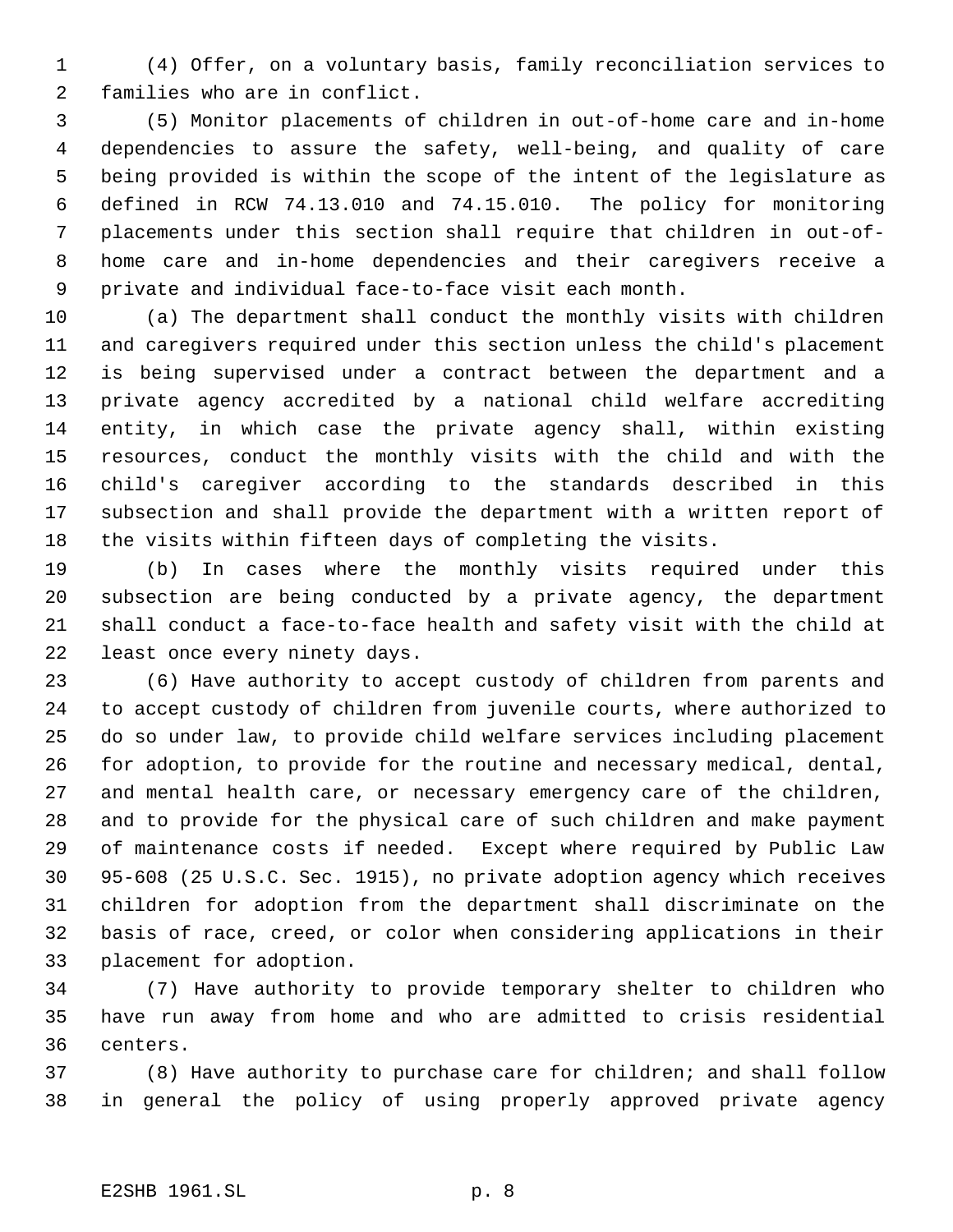services for the actual care and supervision of such children insofar as they are available, paying for care of such children as are accepted by the department as eligible for support at reasonable rates established by the department.

 (9) Establish a children's services advisory committee which shall assist the secretary in the development of a partnership plan for utilizing resources of the public and private sectors, and advise on all matters pertaining to child welfare, licensing of child care agencies, adoption, and services related thereto. At least one member shall represent the adoption community.

11 (10)( $(\overline{a})$ ) Have authority to provide continued foster care or group care as needed to participate in or complete a high school or vocational school program.

 ( $(\overline{\text{b}})(i)$  Beginning in 2006, the department has the authority to allow up to fifty youth reaching age eighteen to continue in foster 16 care or group care as needed to participate in or complete a posthigh 17 school academic or vocational program, and to receive necessary support 18 and transition services.

19 (ii) In 2007 and 2008, the department has the authority to allow up to fifty additional youth per year reaching age eighteen to remain in 21 foster care or group care as provided in (b)(i) of this subsection.

 $(iii)$ ) (11) Within amounts appropriated for this specific purpose, 23 have authority to provide continued foster care or group care and necessary support and transition services to youth ages eighteen to 25 twenty-one years who are enrolled and participating in a posthigh 26 school academic or vocational program. A youth who remains eligible for such placement and services pursuant to department rules may continue in foster care or group care until the youth reaches his or 29 her twenty-first birthday. ((<del>Eligibility requirements shall include</del> active enrollment in a posthigh school academic or vocational program 31 and maintenance of a 2.0 grade point average.

 $(11)$ ) (12) Refer cases to the division of child support whenever state or federal funds are expended for the care and maintenance of a child, including a child with a developmental disability who is placed as a result of an action under chapter 13.34 RCW, unless the department finds that there is good cause not to pursue collection of child support against the parent or parents of the child. Cases involving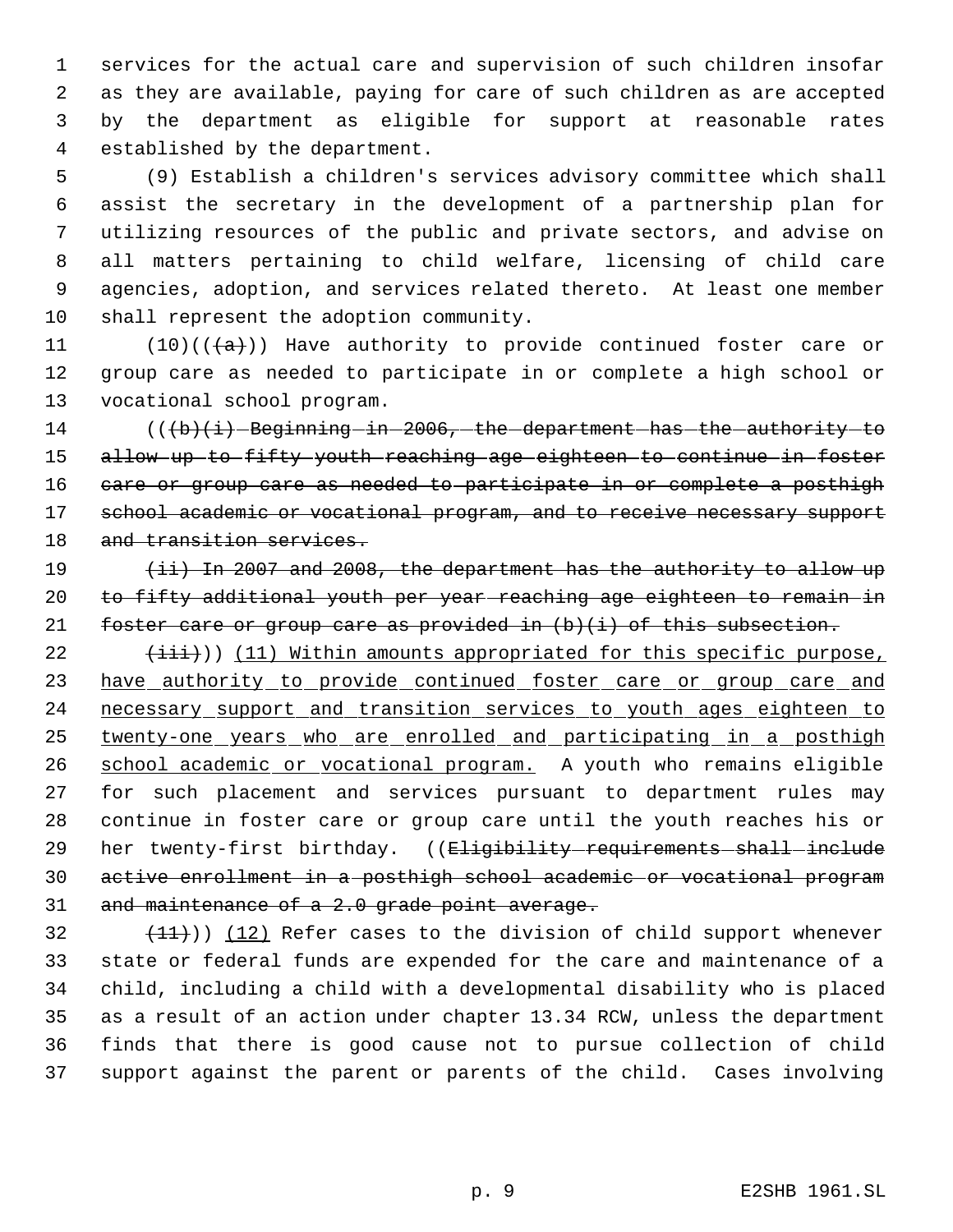individuals age eighteen through twenty shall not be referred to the division of child support unless required by federal law.

 (( $(12)$ )) (13) Have authority within funds appropriated for foster care services to purchase care for Indian children who are in the custody of a federally recognized Indian tribe or tribally licensed child-placing agency pursuant to parental consent, tribal court order, or state juvenile court order; and the purchase of such care shall be subject to the same eligibility standards and rates of support applicable to other children for whom the department purchases care.

 Notwithstanding any other provision of RCW 13.32A.170 through 13.32A.200 and 74.13.032 through 74.13.036, or of this section all services to be provided by the department of social and health services under subsections (4), (6), and (7) of this section, subject to the limitations of these subsections, may be provided by any program offering such services funded pursuant to Titles II and III of the federal juvenile justice and delinquency prevention act of 1974.

17 (( $(13)$ )) (14) Within amounts appropriated for this specific purpose, provide preventive services to families with children that prevent or shorten the duration of an out-of-home placement.

 $((+14))$   $(15)$  Have authority to provide independent living services to youths, including individuals who have attained eighteen years of age, and have not attained twenty-one years of age who are or have been in foster care.

24 (( $(15)$ )) (16) Consult at least quarterly with foster parents, including members of the foster parent association of Washington state, for the purpose of receiving information and comment regarding how the department is performing the duties and meeting the obligations specified in this section and RCW 74.13.250 and 74.13.320 regarding the recruitment of foster homes, reducing foster parent turnover rates, providing effective training for foster parents, and administering a coordinated and comprehensive plan that strengthens services for the protection of children. Consultation shall occur at the regional and statewide levels.

 NEW SECTION. **Sec. 5.** A new section is added to chapter 13.34 RCW to read as follows:

 The legislature intends to make subsidized relative guardianships, as permitted under federal law, available to Washington families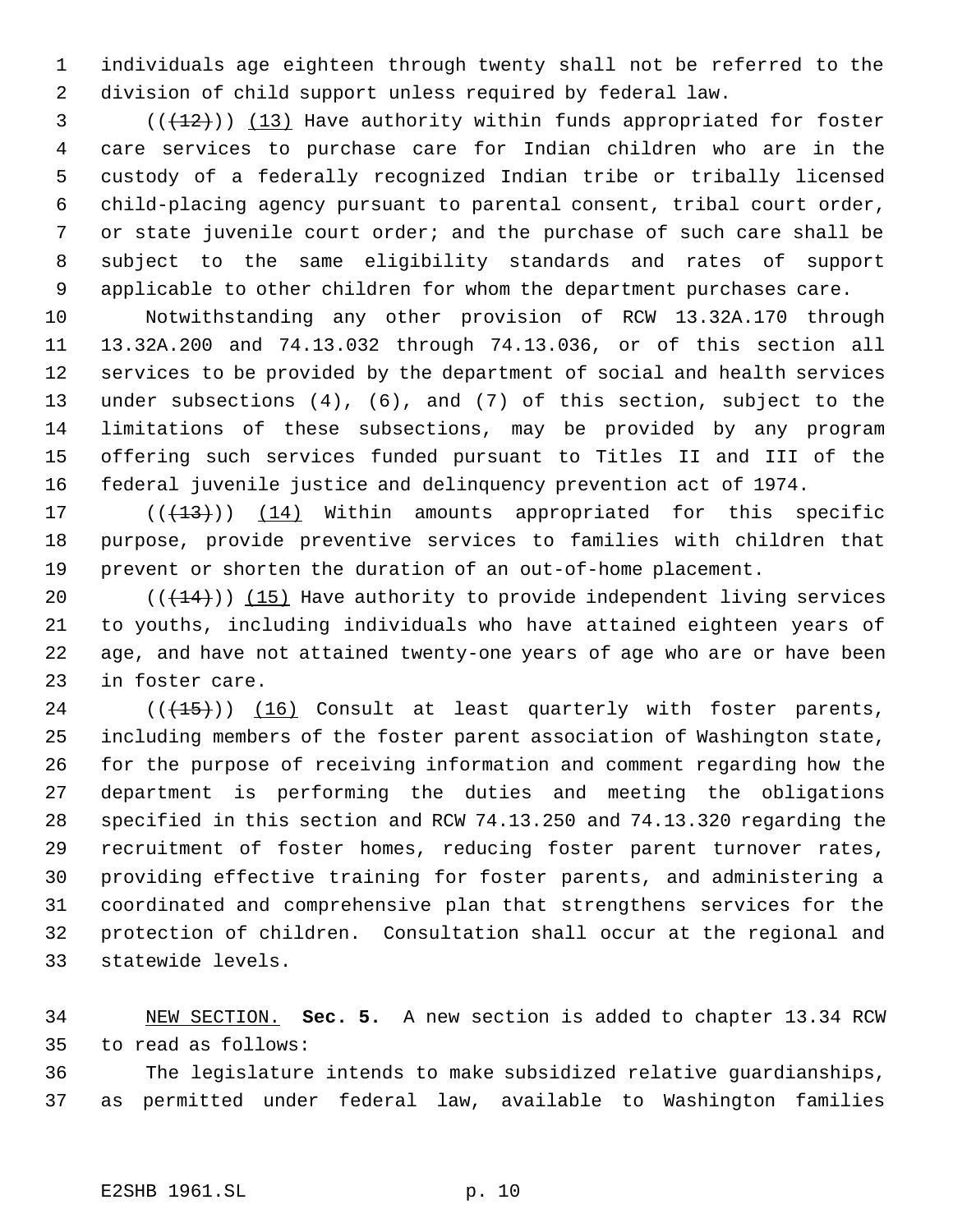through amending the state's dependency guardianship statute and through the following implementation directives for a relative guardianship program:

 (1) Relative guardianships shall be a permissible permanency plan under this chapter for a dependent child who is Title IV-E eligible and for whom the prospective relative guardian has been the licensed foster care provider for at least six consecutive months prior to the guardianship being established;

 (2) The department shall conduct routine and cost-efficient outreach regarding the relative guardianship program through the kinship care oversight committee, the area administrations on aging, 12 and appropriate community partners;

 (3) Relative guardianship subsidy agreements shall be designed to promote long-term permanency for the child and to support stability of the guardianship. The child's best interests shall govern the issue of 16 whether and what kinds of supports will be available under the program; and

 (4) The subsidized relative guardianship program shall be implemented in a manner consistent with federal laws, rules, and regulations for the receipt and expenditure of federal funds for subsidies to relative guardians.

 **Sec. 6.** RCW 13.34.234 and 1994 c 288 s 9 are each amended to read as follows:

 ((Establishment of a dependency guardianship under RCW 13.34.231 25 and  $-13.34.232$  does not preclude the)) A dependency guardian ((from 26 receiving foster care payments)) who is a licensed foster parent at the time the guardianship is established under RCW 13.34.231 and 13.34.232 28 and who has been the child's foster parent for a minimum of six 29 consecutive months preceding entry of the guardianship order is eligible for a guardianship subsidy on behalf of the child. The department may establish rules setting eligibility, application, and program standards consistent with applicable federal guidelines.

 NEW SECTION. **Sec. 7.** Section 2 of this act takes effect October 1, 2010.